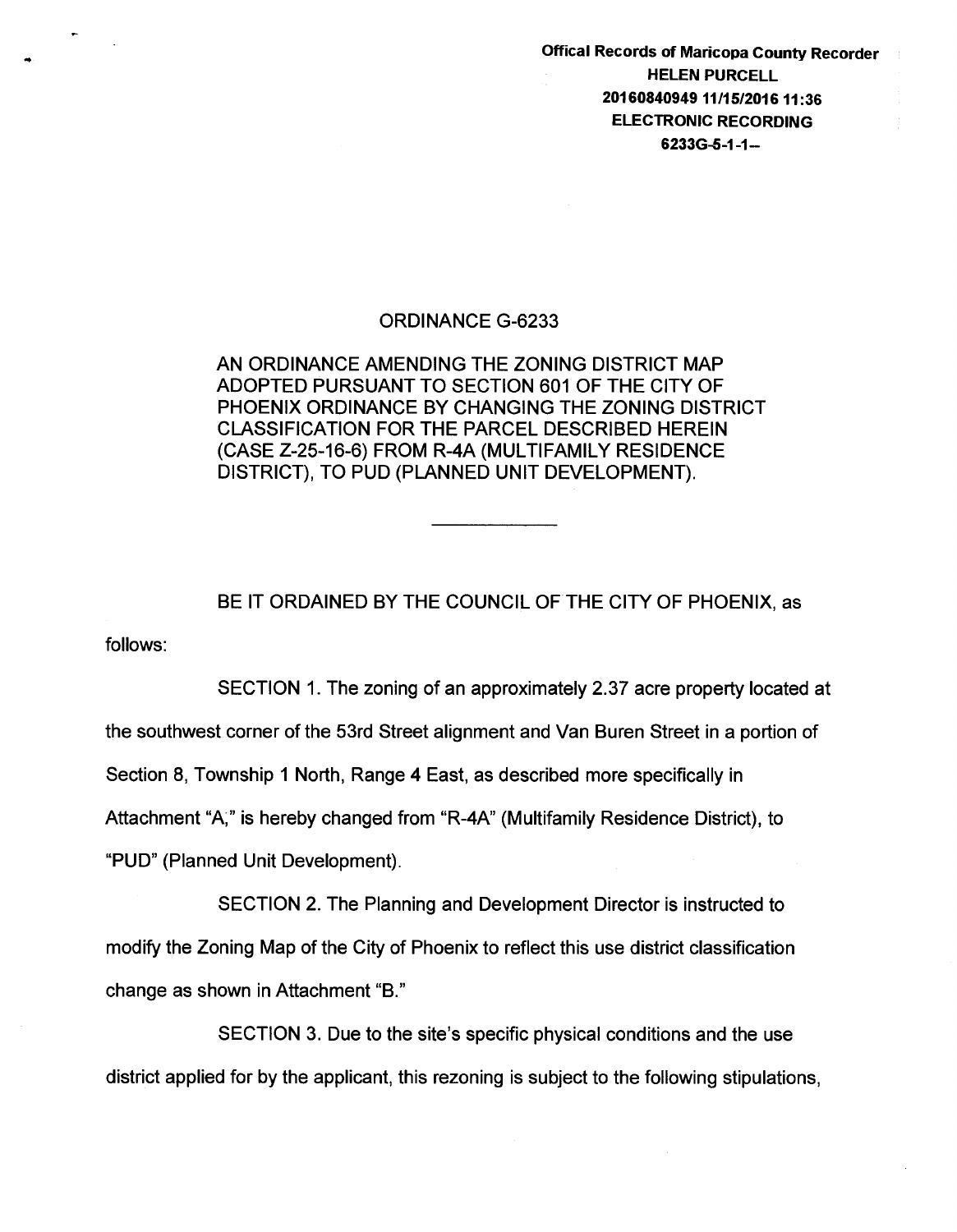violation of which shall be treated in the same manner as a violation of the City of

Phoenix Zoning Ordinance:

- 1. An updated Development Narrative for the 202 & Van Buren Storage PUD reflecting the changes approved through this request shall be submitted to the Planning and Development Department within 30 days of City Council approval of this request. The updated Development Narrative shall be consistent with the Development Narrative date stamped August 16, 2016 as modified by the following stipulations.
	- A. Exhibit D, conceptual site plan: applicant shall replace conceptual site plan with site plan date stamped September 28, 2016.
- 2. The property owner shall record a Notice to Prospective Purchasers of Proximity to Airport in order to disclose the existence, and operational characteristics of City of Phoenix Sky Harbor International Airport (PHX) to future owners or tenants of the property. The form and content of such documents shall be according to the templates and instructions provided which have been viewed and approved by the City Attorney.
- 3. The developer shall provide documentation to the Planning and Development and Aviation departments prior to final site plan approval that Form 7460-1 has been filed for the development and that the development received a "No Hazard Determination" from the Federal Aviation Administration.
- 4. If temporary equipment used during construction exceeds the height of the permanent structure a separate Form 7 460-1 shall be submitted to the Federal Aviation Administration (FAA) and a "No Hazard Determination" obtained prior to the construction start date.

SECTION 4. If any section, subsection, sentence, clause, phrase or

portion of this ordinance is for any reason held to be invalid or unconstitutional by the

decision of any court of competent jurisdiction, such decision shall not affect the validity

of the remaining portions hereof.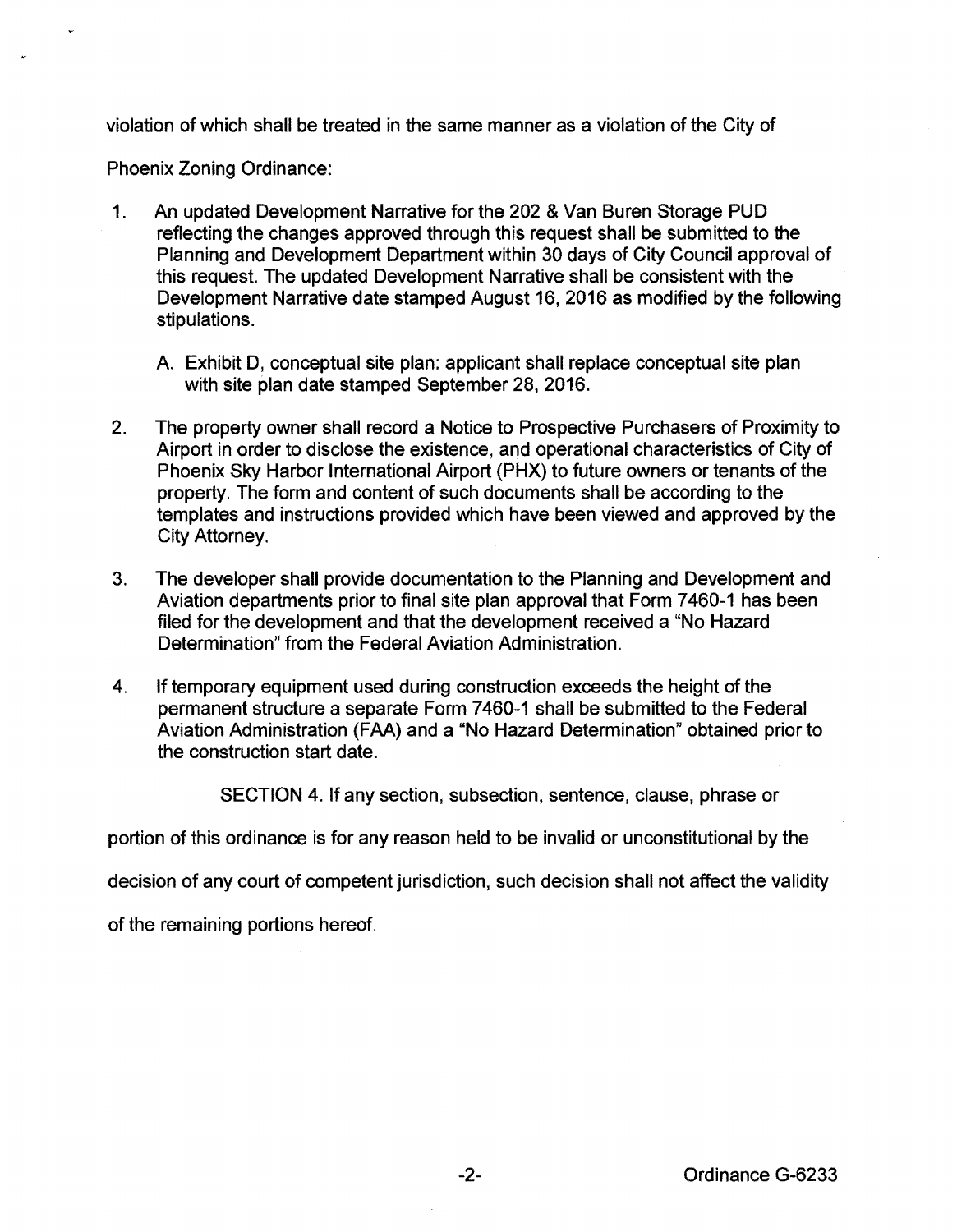2016. **MAYOR** TTEST:<br>C\_\_\_\_\_\_\_\_\_\_\_\_\_\_\_\_\_\_\_\_\_\_\_\_City Clerk ATTEST: APPROVED AS TO FORM: **Acting City Attorney** REVIEWED BY: **City Manager** PL:tml:1269148v1: (CM#19) (lem #60) - 11/2/16 Attachments: A- Legal Description (1 Page)

PASSED by the Council of the City of Phoenix this 2nd day of November,

B- Ordinance Location Map (1 Page)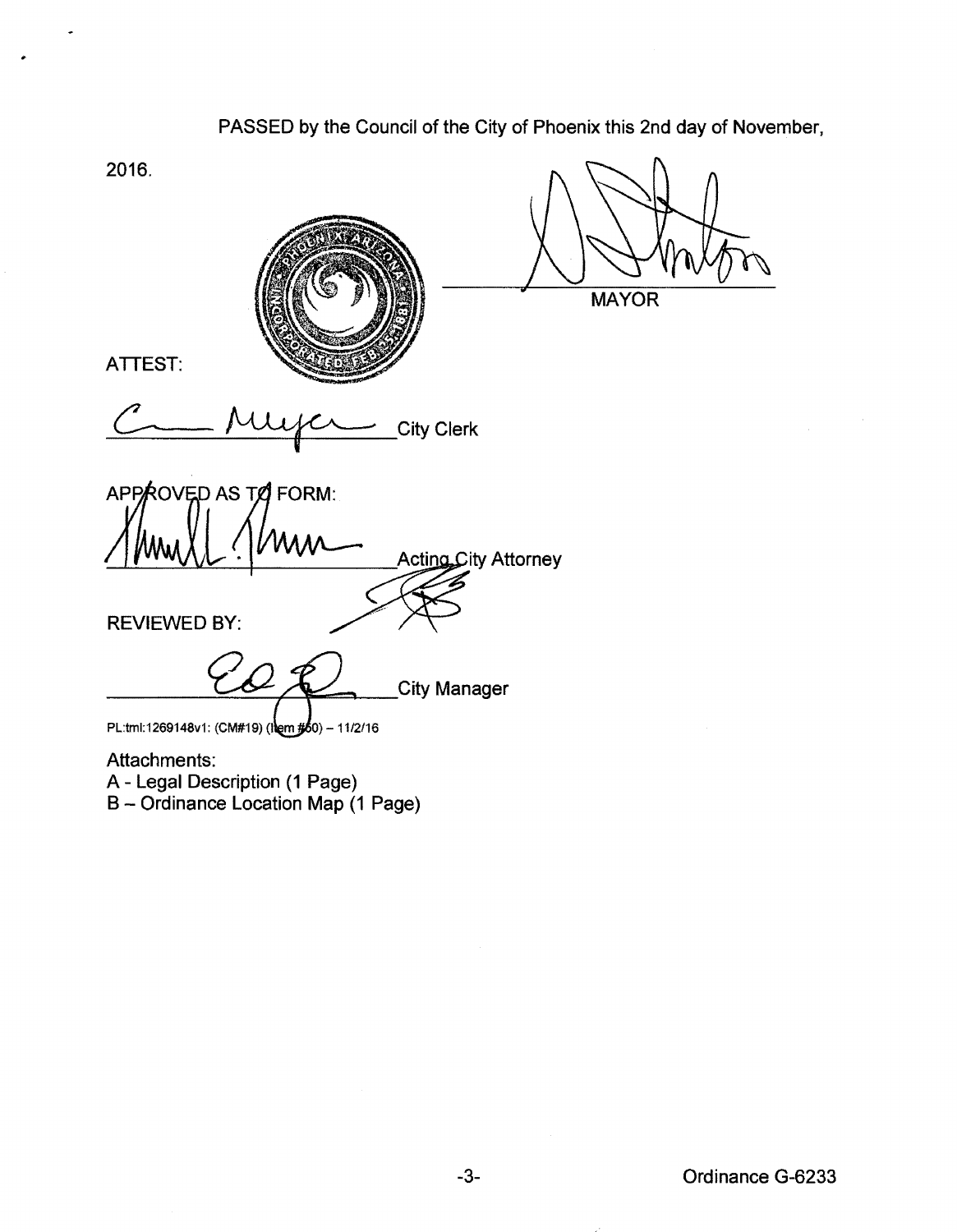## ATTACHMENT A

## LEGAL DESCRIPTION FOR Z-25-16-6

THAT CERTAIN PORTION OF THE NORTHEAST QUARTER OF SECTION 8, TOWNSHIP 1 NORTH, RANGE 4 EAST, GILA AND SALT RIVER BASE AND MERIDIAN; MORE PARTICULARLY DESCRIBED AS FOLLOWS:

COMMENCING AT THE NORTHWEST CORNER OF THE NORTHEAST QUARTER OF SAID SECTION 8 (AN ADOT BRASS CAPPED SURVEY MONUMENT) OF WHICH THE NORTHEAST CORNER OF SAID SECTION 8 (AN ADOT ALUMINUM CAPPED SURVEY MONUMENT) BEARSS 89°37'36" E (BASIS OF BEARING), A DISTANCE OF 2642.31 FEET;

THENCE S 89°37'36" E, ALONG THE NORTH LINE OF SAID NORTHEAST QUARTER, A DISTANCE OF 613.47 FEET;

THENCE LEAVING SAID NORTH LINE, S 00°22'24" W, A DISTANCE OF 90.27 FEET TO THE SOUTH RIGHT OF WAY OF VAN BUREN STREET, SAID POINT BEING THE POINT OF BEGINNING;

THENCE ALONG SAID RIGHT OF WAY, s 89°38'08" E, A DISTANCE OF 50.02;

THENCE LEAVING SAID RIGHT OF WAY, S 00°22'24"W,A DISTANCE OF 174.93 FEET;

THENCE N 89°37'36" W, A DISTANCE OF 28.94 FEET;

THENCE S 00°03'19" W, A DISTANCE OF 674.77 FEET;

THENCE N 89°38'04" W, A DISTANCE OF 118.05 FEET;

THENCE N 00°10'32" W, A DISTANCE OF 500.04 FEET;

THENCE N 00°02'23" E, A DISTANCE OF 249.86 FEET;

THENCE N 56°36'09" E, A DISTANCE OF 119.66 FEET;

THENCE N 00°22'24" E, A DISTANCE OF 33.31 FEET TO THE POINT OF BEGINNING.

THE ABOVE CONTAINING 100,027.7 SQUARE FEET, MORE OR LESS.